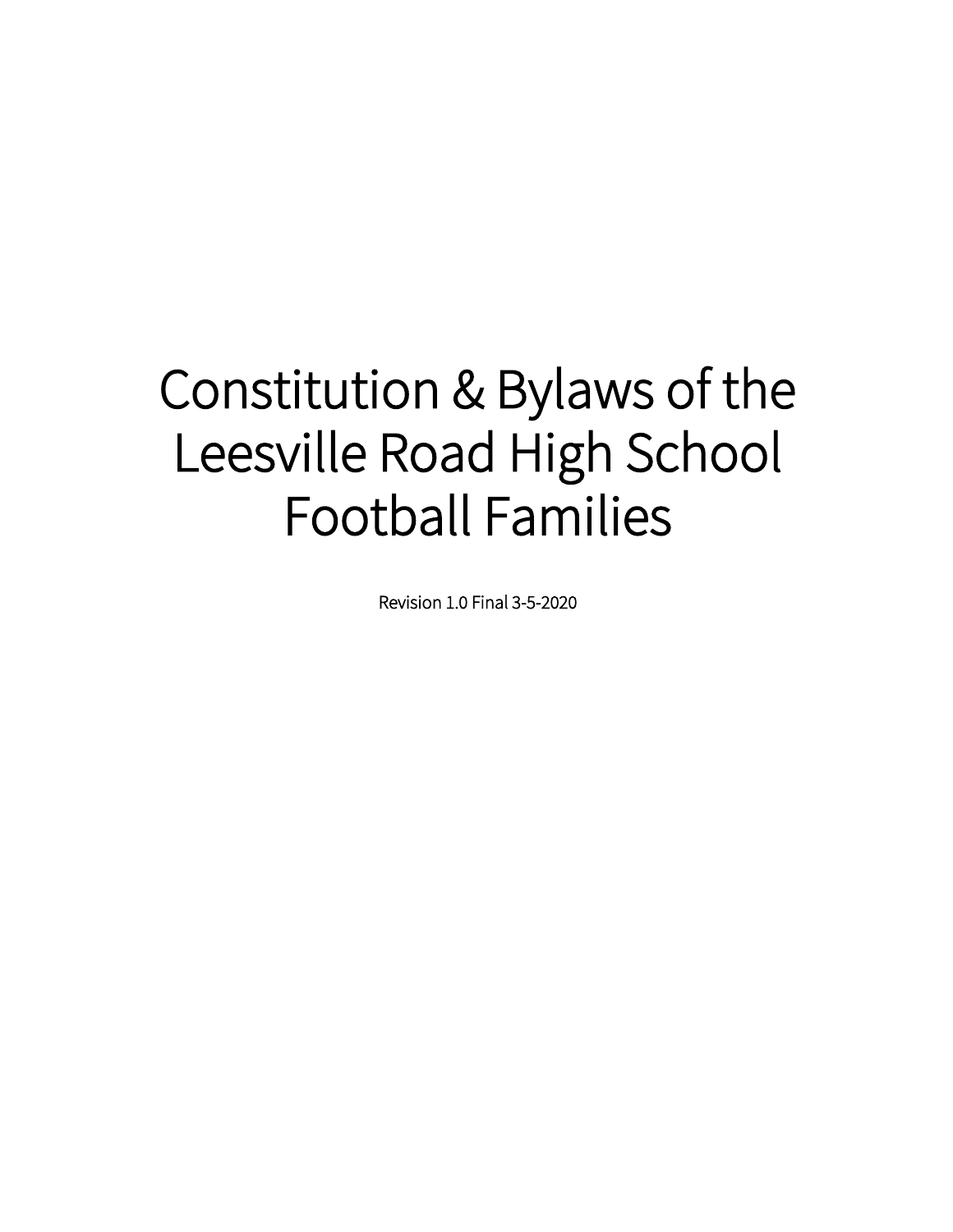# Contents

|    | DUTIES OF THE VICE PRESIDENT/ CO- Vice Presidents [when applicable] 5             |  |
|----|-----------------------------------------------------------------------------------|--|
|    |                                                                                   |  |
|    |                                                                                   |  |
|    |                                                                                   |  |
|    |                                                                                   |  |
|    |                                                                                   |  |
|    |                                                                                   |  |
|    |                                                                                   |  |
|    |                                                                                   |  |
|    |                                                                                   |  |
|    |                                                                                   |  |
|    |                                                                                   |  |
|    |                                                                                   |  |
|    |                                                                                   |  |
|    |                                                                                   |  |
|    |                                                                                   |  |
|    |                                                                                   |  |
|    |                                                                                   |  |
|    |                                                                                   |  |
|    |                                                                                   |  |
|    | Article XI Prohibition Against Shared Earnings and Non-Charitable Actions  9      |  |
|    |                                                                                   |  |
|    |                                                                                   |  |
|    |                                                                                   |  |
| 1) |                                                                                   |  |
| 2) |                                                                                   |  |
| 3) | The Football Families shall not seek to negatively impact, influence or direct 10 |  |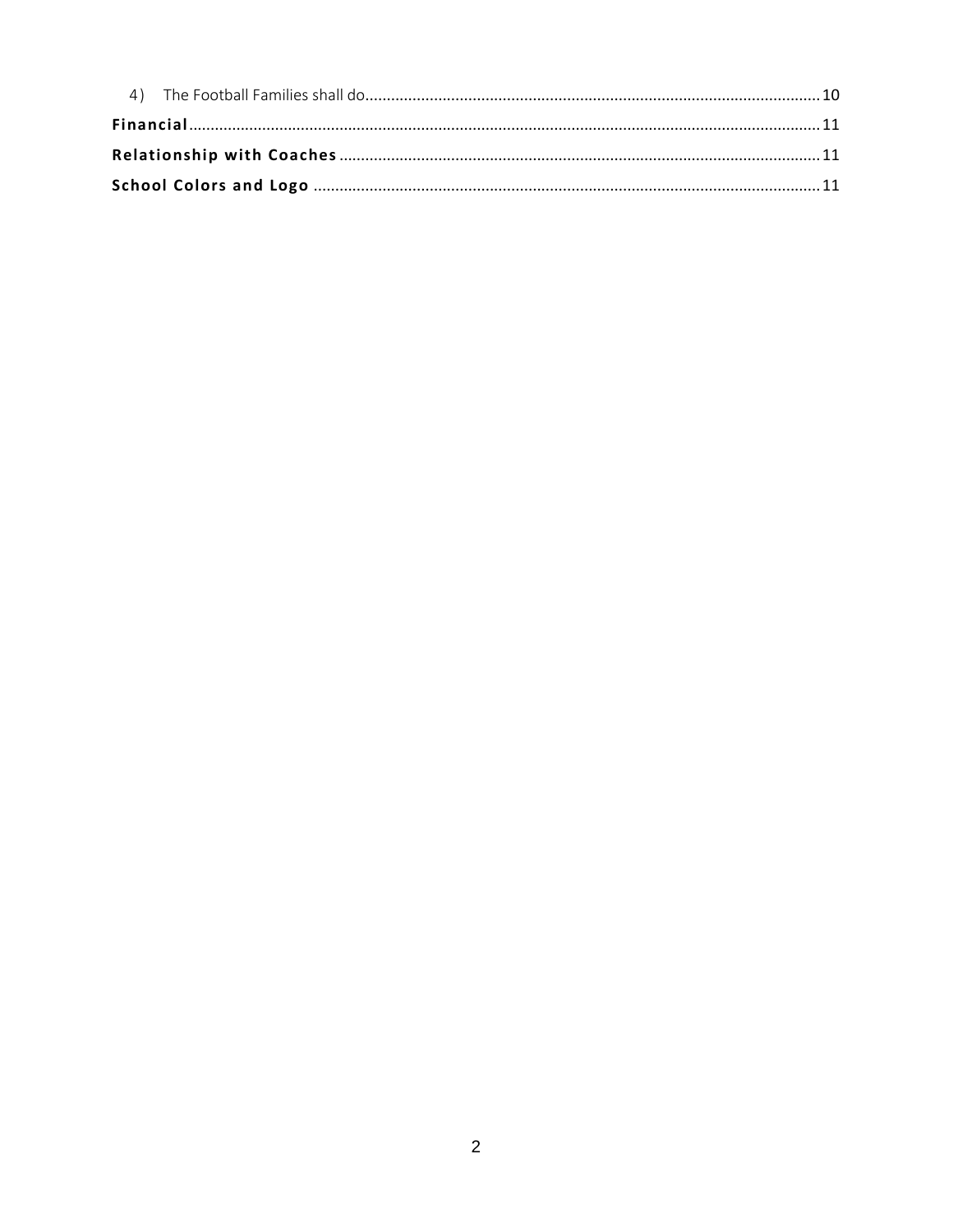#### <span id="page-3-0"></span>NAME

The name of this organization shall be the Leesville Road Football Families.

#### <span id="page-3-1"></span>PURPOSE AND FUNCTION

The purpose of the organization shall be to support the Leesville Road High School [LRHS] Football Program. The organization shall encourage parent, guardian and involvement to support the LRHS Football program. The Football Families (FF) will promote the interest of the LRHS Football Program by providing support through physical and financial assistance to the LRHS Football Program.

The Football program consists of student athletes, coaches and the LRHS Administration. The Football Families shall operate with approval of the Varsity Head Football Coach, Athletic Director or High School principal.

*At no time shall the Football Families make any recommendations or become involved with the day to day operations of the school's football program*. The Football Families will not interfere with any rules, regulations or methods of the LRHS athletic department or administration. Furthermore, no officer or member shall use this club as a means of furthering any personal, political or other aspirations, nor shall the club as a whole take part in any movement not in keeping with the real purpose of this club. The Football Families will not promote or financially support any other program, team or club within LRHS or any other private organization .

#### <span id="page-3-2"></span>ARTICLE I: PRINCIPAL OFFICE

The LR Football Families shall maintain its principal office at LRHS in Wake County, North Carolina or such other place as designated from time to time by the Board.

#### <span id="page-3-3"></span>ARTICLE II: MEMBERSHIP

Members of the Football Families shall be adult parents/guardians interested in the LRHS Football program sponsored by the LRHS. Members shall have full voting privileges.

#### <span id="page-3-4"></span>ARTICLE III: EXECUTIVE OFFICERS AND BOARD OF DIRECTORS

The officers shall consist of a President/CO-Presidents, CO-Vice President(s), Secretary and Treasurer. In addition, two (2) board members at large may be appointed on an

3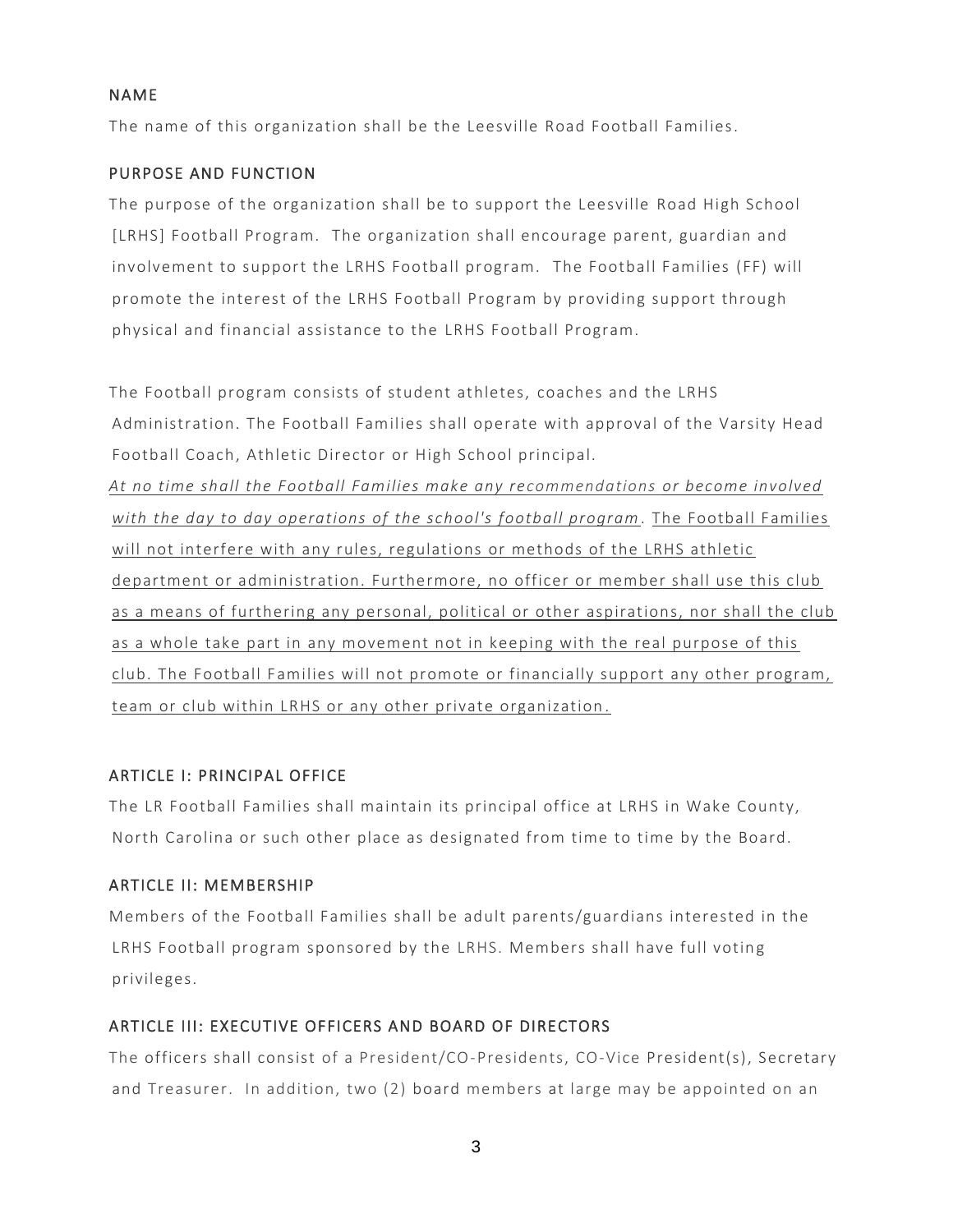as needed basis. Members eligible for office shall consist of parents or guardians of students who are current players on the LRHS Football Roster. Officers will not hold other positions within the club that would constitute a conflict of interest. Exceptions must be approved by the board and by the Head Varsity Football Coach.

A duly appointed nomination committee consisting of no more than six members in good standing appointed (or volunteered) by the President/Co -President and approved by the board shall make nominations for officers and will present the nominations to the Head Varsity Football Coach for approval. The officers shall assume their duties on March 1st of each year.

The executive officers of this organization will be approved by the Head Varsity Football Coach prior to elections by members in good standing. The election shall be held at the general membership meeting in February of each election year. The Varsity Head Football Coach, Athletic Director and High School Principal will be the final decision makers regarding all matters pertaining to the football program of the school(s). The Varsity Head Football Coach , Athletic Director and or the High School Principal have the right to remove any member of the Football Families with mutual agreement between all governing parties. .

#### <span id="page-4-0"></span>DUTIES OF THE PRESIDENT /Co-Presidents [when applicable]

- 1. The President shall preside over all general meetings.
- 2. The President shall call special meetings as deemed necessary.
- 3. The President, or designee, shall preside over ceremonial events and provide general representation for the organization at all athletic events.
- 4. The President and Secretary shall have custody of the Constitution and Bylaws of the organization.
- 5. The President shall automatically be an ex officio member of any and all committees except the Nominating Committee.
- 6. The President shall assist and train the Vice President(s).
- 7. The President shall be a designated co-signer of checks and purchase orders.
- 8. The President shall develop an activities calendar in coordination with the Head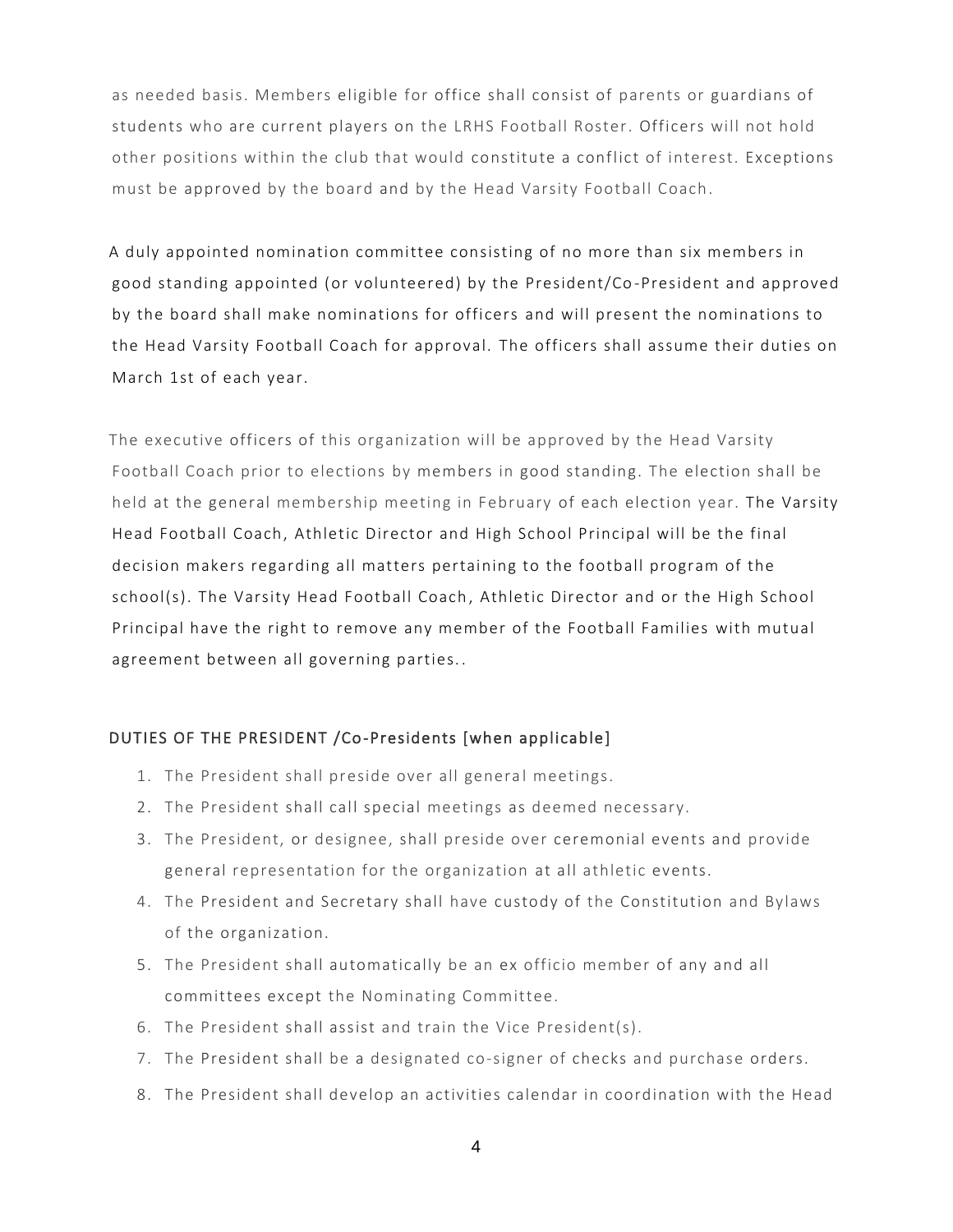Varsity Football Coach.

9. The President shall nominate a member to fill the unexpired term of any office or position on the board. This nomination will be voted on by the board and submitted for approval from the Athletic Director.

# <span id="page-5-0"></span>DUTIES OF THE VICE PRESIDENT/ CO- Vice Presidents [when applicable ]

- 1. Perform the duties of the President in the absence of the President.
- 2. Become the President for the remainder of the term in case of death, resignation or incapacity of the President.
- 3. Serve in such capacities as assigned by the President.
- 4. Responsible for the scheduling of members for game day concessions, merchandise sales and 50/50 raffle sales.

# DUTIES OF THE SECRETARY

- 1. The Secretary shall maintain a copy of these bylaws as amended or otherwise altered to date.
- 2. The Secretary shall maintain a book of minutes of all meetings of the Board and meetings of the committees.
- 3. The Secretary shall see that all notices are duly given in accordance with provisions of these by -laws to the Football Family Members.
- 4. The Secretary shall be the custodian of the bylaws and records of the organization.
- 5. The Secretary shall send correspondence as may be directed by the President, Vice President, Treasurer, Athletic Director, or the LRHS Varsity Head Football Coach.
- 6. The Secretary will publish the meeting minutes on the Club the meeting minutes are submitted to the Varsity Head Football Coach each month and are available upon request.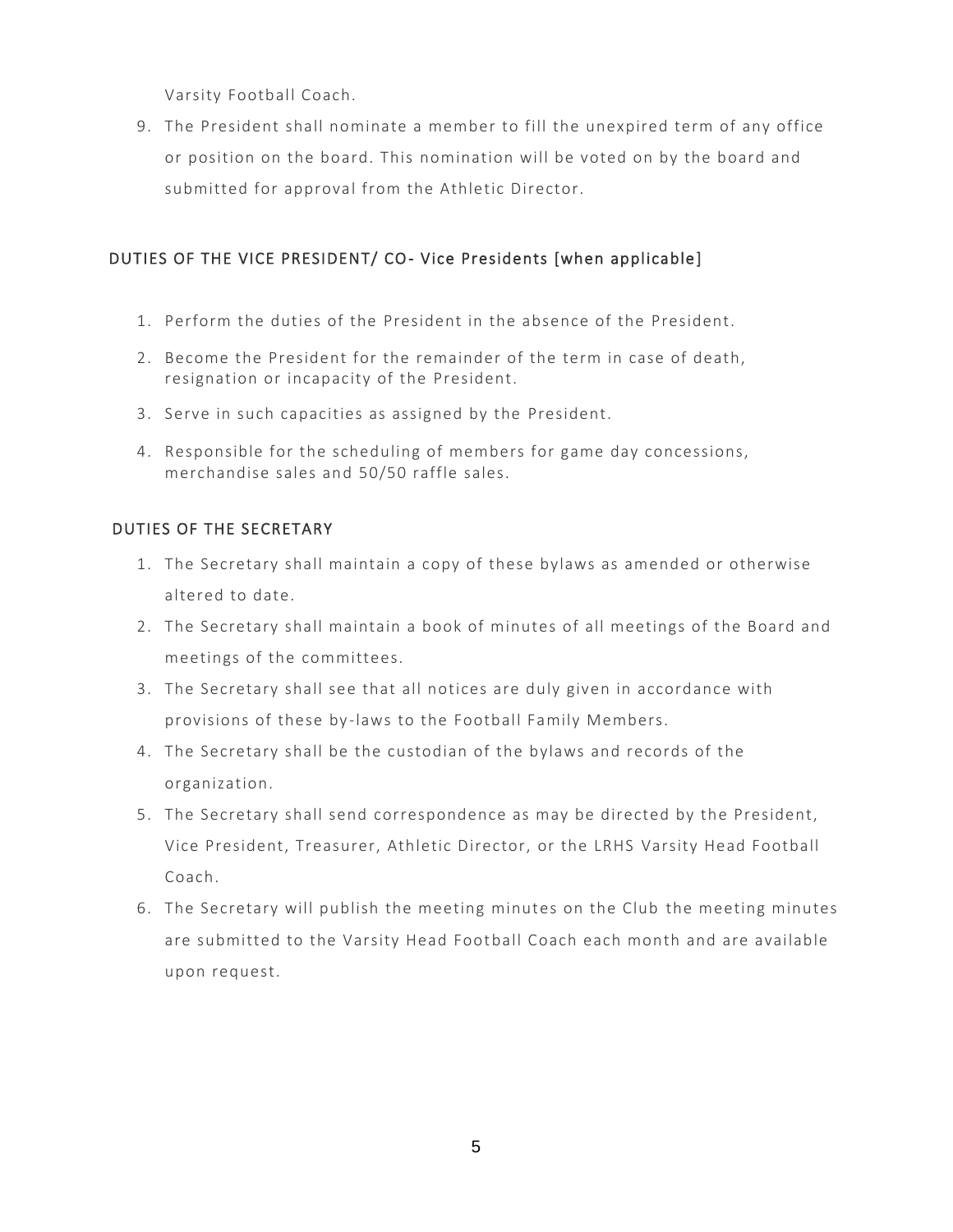#### <span id="page-6-0"></span>DUTIES OF THE TREASURER

- 1. The Treasurer shall have charge and custody of, and be responsible for all funds of the organization, and deposit all such funds in the name of the organization in such bank as selected by the Board. The Treasurer shall receive and give receipt for monies due and payable to the LRHS Football Families for any source whatsoever.
- 2. The Treasurer shall disburse or cause to be disbursed, the funds of the organization as may be directed by the Board, taking proper vouchers for such disbursements.
- 3. The Treasurer shall keep and maintain adequate and correct amounts of the organization's business transactions including accounts of its assets, liabilities, receipts, disbursements gains and losses and report on these transactions at each board meeting.
- 4. The Treasurer shall exhibit at all reasonable times the books of account and financial records.
- 5. The Treasurer shall submit annual proposed budget at general me mbership meetings for approval.
- 6. The Treasurer shall coordinate fund raising requests.
- 7. An annual audit may be requested by the Board. The committee will review the audit (if requested) of the treasurer's records no less than fifteen (15) days after the current FY ends and shall present this report to the membership at the next meeting.

#### <span id="page-6-1"></span>BOARD MEMBERS AT LARGE

- 1. There are two (2) Board Member at large positions.
- 2. Positions are appointed, as needed, by two-thirds vote of board members after the new board is elected.
- 3. Duties include, but are not limited to, those deemed necessary for the functioning of LR Football Families.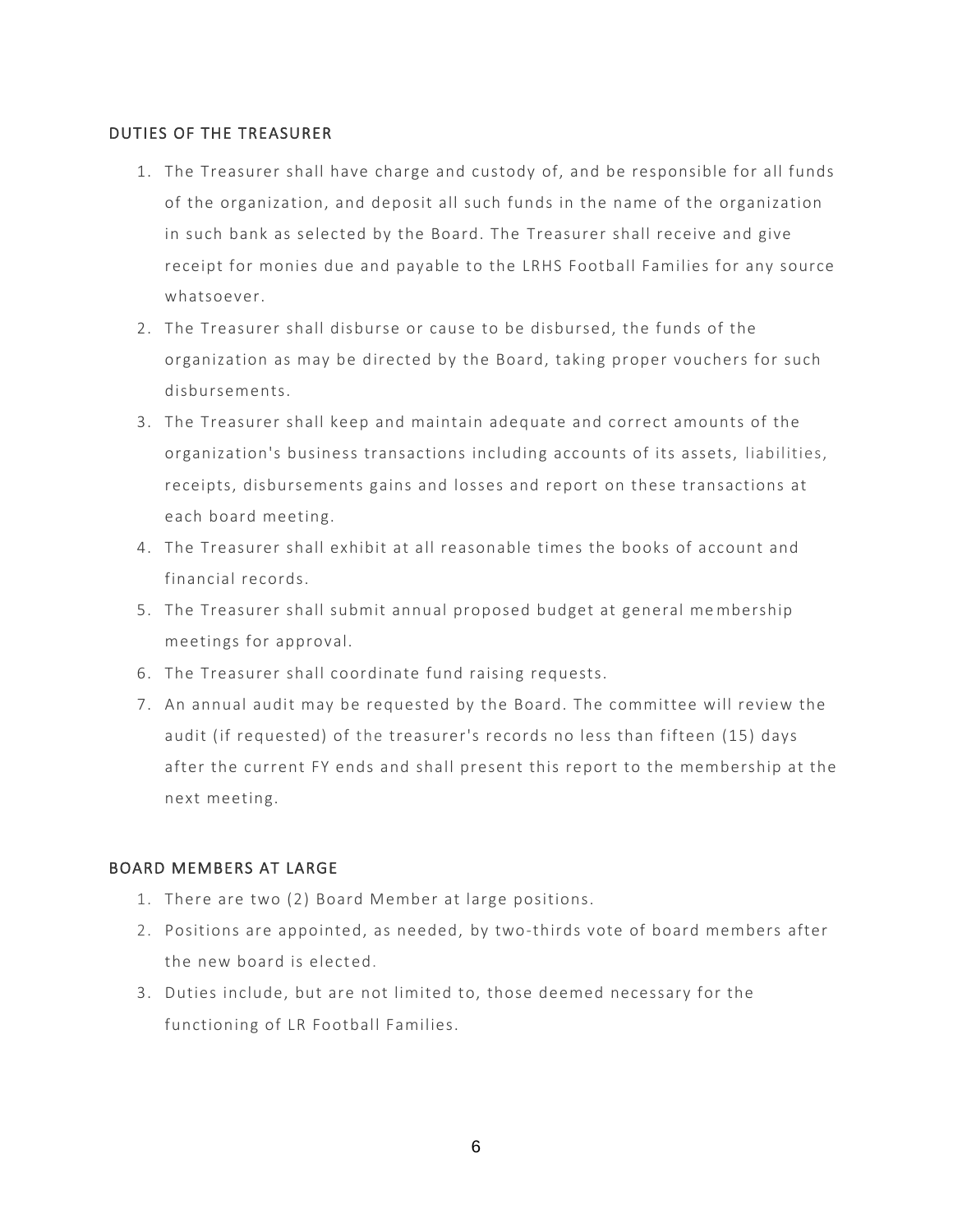#### <span id="page-7-0"></span>ARTICLE IV: FISCAL YEAR AND MEETINGS

<span id="page-7-1"></span>Section 1. The fiscal year of the organization shall begin March 1 and shall end on February 28 (or February 29) of the following year.

<span id="page-7-2"></span>Section 2. Meetings of the Board and General Membership shall occur once a month or at other times as may be established by the Board. Special meetings shall be held at the call of the President or at the call of any two other officers or the Varsity Head Football Coach.

<span id="page-7-3"></span>Section 3. A reasonable effort shall be made to general membership of time and place of each meeting, no less than five days prior to the meeting unless otherwise directed by the Varsity Head Football Coach, the Athletic Director, or the High School Principal.

#### <span id="page-7-4"></span>ARTICLE V: COMMITTEES

<span id="page-7-5"></span>Section 1. The following shall constitute the standing committees of the organization: Activities, Concessions and Nominating.

<span id="page-7-6"></span>Section 2. Committee Chairpersons shall be approved by the President with the consent of the officers. All committees shall be composed of a chairperson and a minimum of three (3) other members. Any voting member in good standing shall be eligible for committee chairperson or committee membership.

<span id="page-7-7"></span>Section 3. A Nominating Committee shall be responsible for coordination of nominations for the officer election process.

<span id="page-7-8"></span>Section 4. Additional, non-standing, committees may be appointed by the President or the FF Board at any time needed, with the approval of the majority approval of the FF Board.

<span id="page-7-9"></span>Concessions Committee: Shall be responsible for (a) ensuring the efficient operations of the concession stands for all sports, (b) the scheduling of volunteers and accounting of receipts and (c) reporting to the Treasurer.

7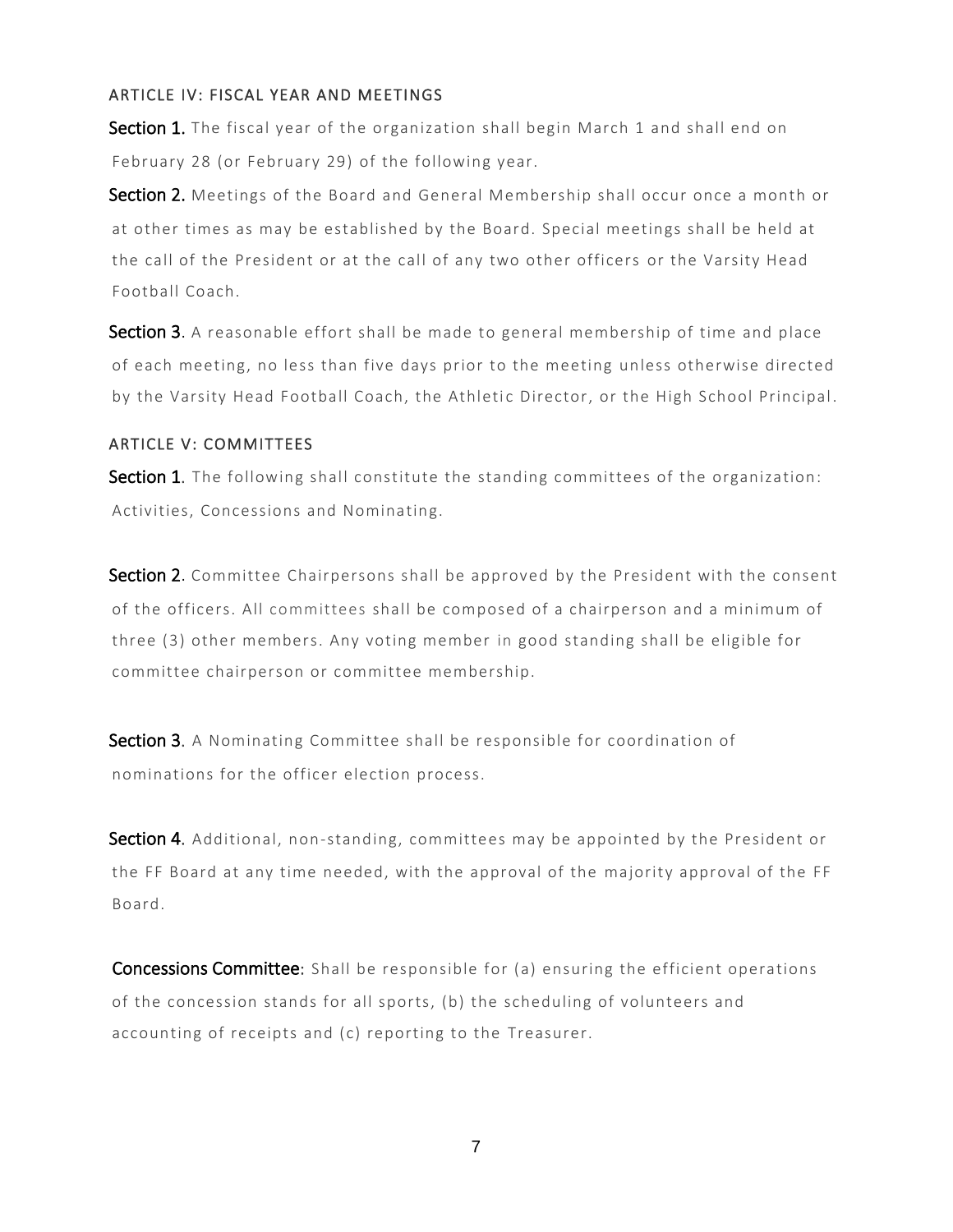<span id="page-8-0"></span>Activities Committee: Shall maintain team rosters provided by each head coach that include the names, addresses, phone numbers and e- mail addresses of each rostered player. Coordinate with the Head Varsity Football Coach as requested, Senior Night and the end of season banquet.

<span id="page-8-1"></span>**Nominating Committee:** Shall be responsible for soliciting prospective officers and comprising the slate of officers to present to the Varsity Head Football Coach or Athletic Director for approval of the nominees. This shall occur prior to submitting nominees membership from year to year.

#### <span id="page-8-2"></span>ARTICLE VI: FINANCIAL POLICIES

- General donations accepted by the Football Families will be put in the general operating fund.
- The Football Families accept requests for funds for financial assistance. Requests should be made by a player's parent(s) or guardian(s) to the LRHS Varsity Head Football Coach. Names of the requestor(s) will remain confidential and only known to the President/Treasurer and the LRHS Varsity Head Football Coach or their designee.
- The Football Families executive officers shall:
- Ensure that money is spent fairly and as directed by the Varsity Head Football Coach or their designee on the football program to provide for premiere football programs and facilities.
- Approve all requests for expenditures of club funds. The board must approve by majority vote non-budgetary expenditures over \$250.00.
- Have general supervision of all club expenditures.
- Assist the club in making sound financial policy.
- Supervise the affairs of the club.
- Make recommendations for club growth and prosperity.
- Make recommendations to amend club by -laws as needed.
- Transact any business needs between regular club meetings.
- Prepare the annual club budget report.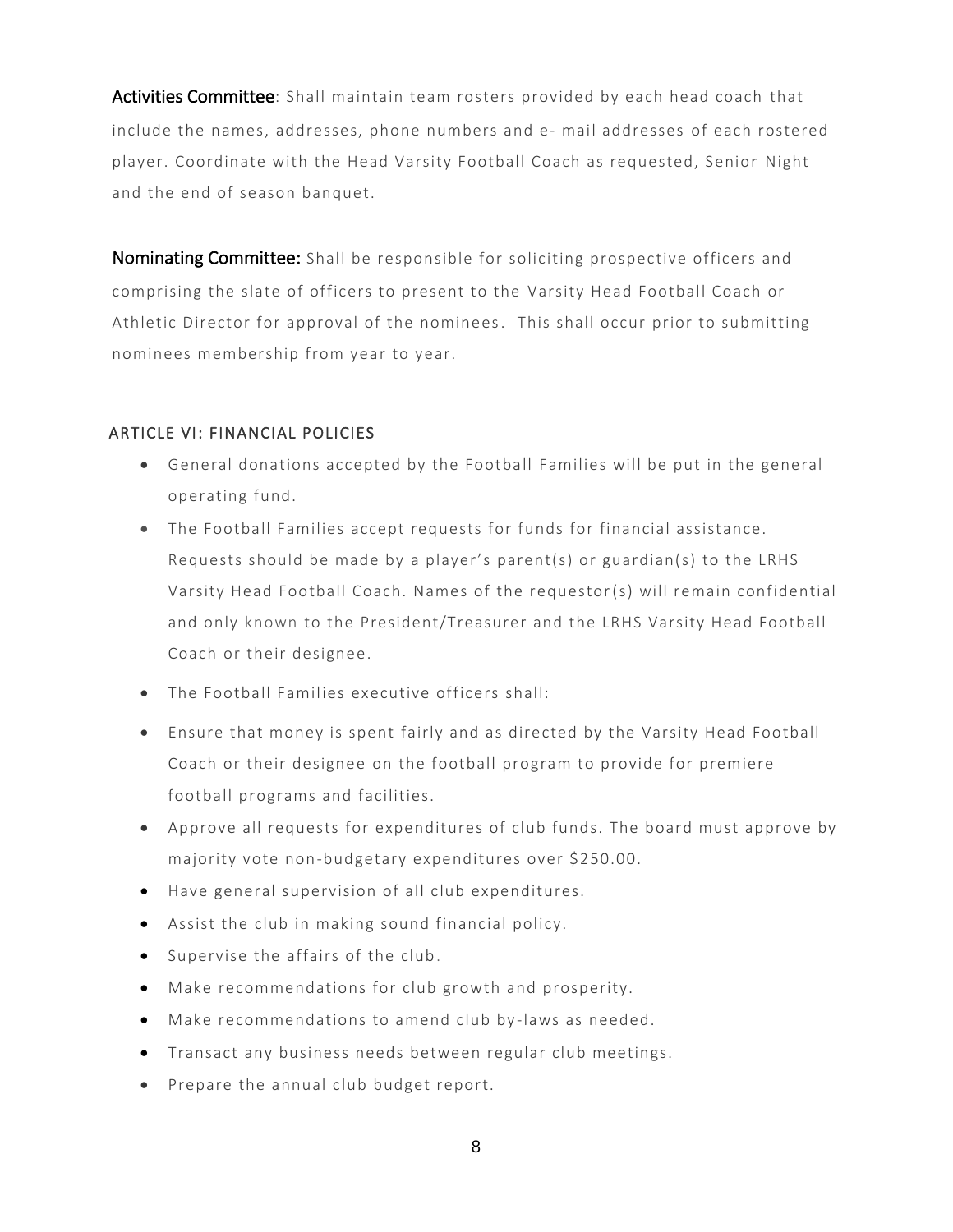- Approve all fundraising proposals.
- Approve all purchase order requests.

The FF executive committee will hold its meetings immediately prior to the general club meetings for consideration of any special matters. A quorum to conduct executive committee business shall be five (5) members.

The FF board executive committee members shall serve without compensation for their service. The board is not be empowered to lend money or property to any officer or member of the organization.

#### <span id="page-9-0"></span>Article VII Special Committees

Special Committees are committees formed and/or approved out of the executive committee to oversee specific duties needed by the club.

# <span id="page-9-1"></span>Article VIII Parliamentary Procedure

Robert's Rules of Order, Newly Revised shall govern proceedings of the club and executive committee in all cases in which they are applicable and are not inconsistent with the By-Laws.

#### <span id="page-9-2"></span>Article IX Official By -Laws

The By-Laws shall be the rules and policies of the club upon two -thirds of the members present at a regular club meeting.

#### <span id="page-9-3"></span>Article X Amendments

Amendments to these by -laws must be proposed by the FF executive committee to be approved by membership at a regular club meeting. Amendments will require a two thirds majority of the members present.

# <span id="page-9-4"></span>Article XI Prohibition Against Shared Earnings and Non -Charitable Actions

No officer or member of a committee or person connected with the organization, or any other private individual, shall receive at any time any of the Net Earnings or Profit from the operations of the organization, provided this shall not prevent the payment to any such person of such reasonable compensation for services rendered to or for the organization in affecting any of its purposes as shall be fixed by the Board .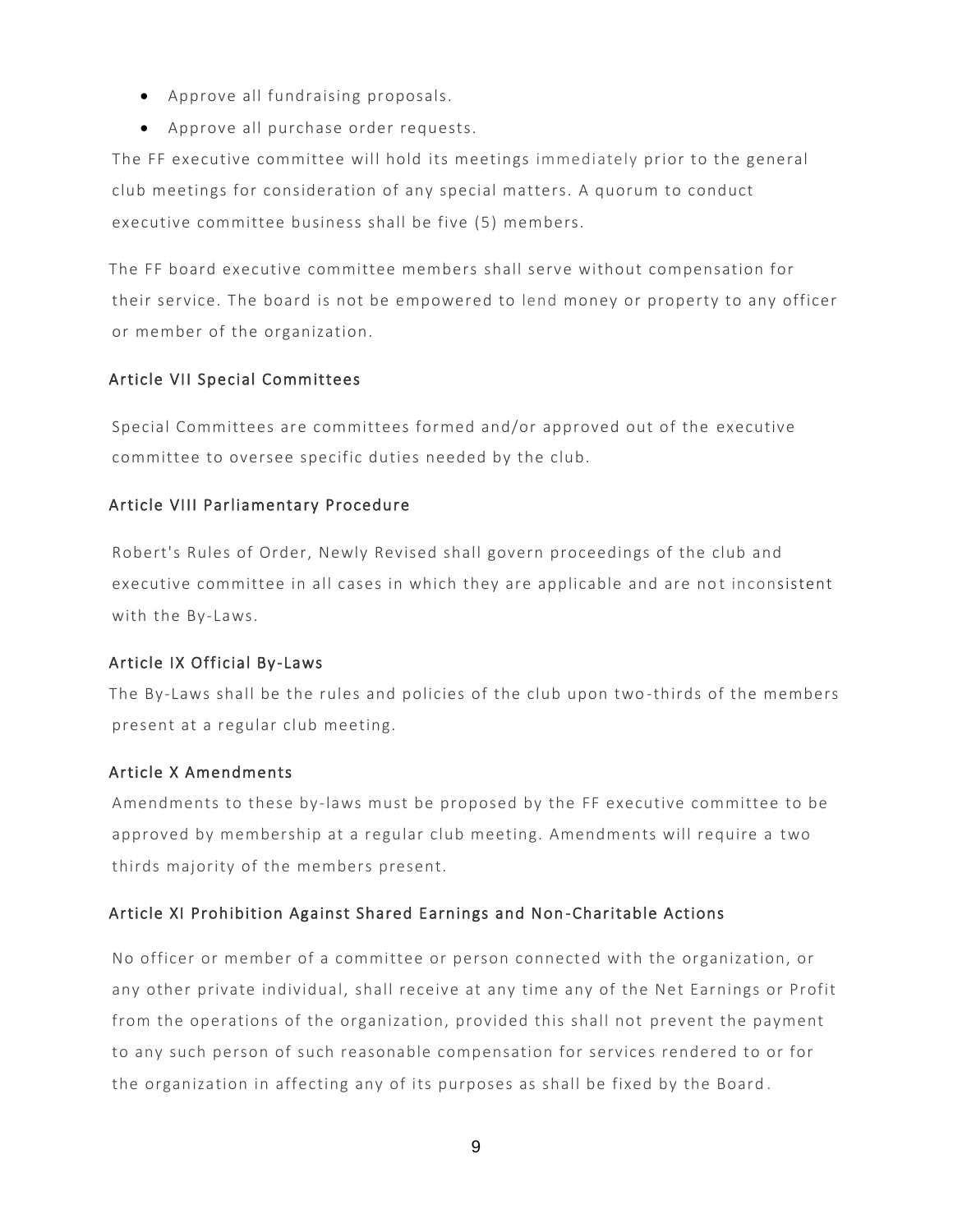# <span id="page-10-0"></span>Article XII Dissolve Clause

In case of the club being dissolved by the Varsity Head Football Coach or Athletic Director, the treasurer shall use any booster club funds available to pay all outstanding bills and any remaining funds shall be distributed to the Leesville Road High Athletic Department Athletic Director and used at their discretion.

# <span id="page-10-1"></span>Article XIII Grievance Procedures

Should any member of the organization have a grievance towards the practices of the Football Families board, the member shall submit in writing a request for a grievance hearing to the Varsity Football Head Coach or their designee and a current member of the board. The Varsity Football Head Coach or their designee in conjunction with the FF board will convene a closed session meeting to hear the grievance and rule on the proceedings.

# <span id="page-10-2"></span>Role of the Club

The LRHS Football Families exists as an organization of parents, school personnel and community persons dedicated to:

- <span id="page-10-3"></span>1) The Football Families shall support, encourage and advance the athletic program and related activities of the LRHS Football Program, thereby cultivating clean, wholesome school spirit, promoting good sportsmanship, and developing high ideals of character.
- <span id="page-10-4"></span>2) The Football Families shall promote projects to improve facilities and equipment necessary to provide a premiere athletic program for the LRHS Football Program·
- <span id="page-10-5"></span>3) The Football Families shall not seek to negatively impact, influence or direct the technical activities or policies of the school administration or of the school officials who are charged with the responsibility of conducting the athletic program of the schools of the district.
- <span id="page-10-6"></span>4) The Football Families shall do nothing which violates the rules of the North Carolina